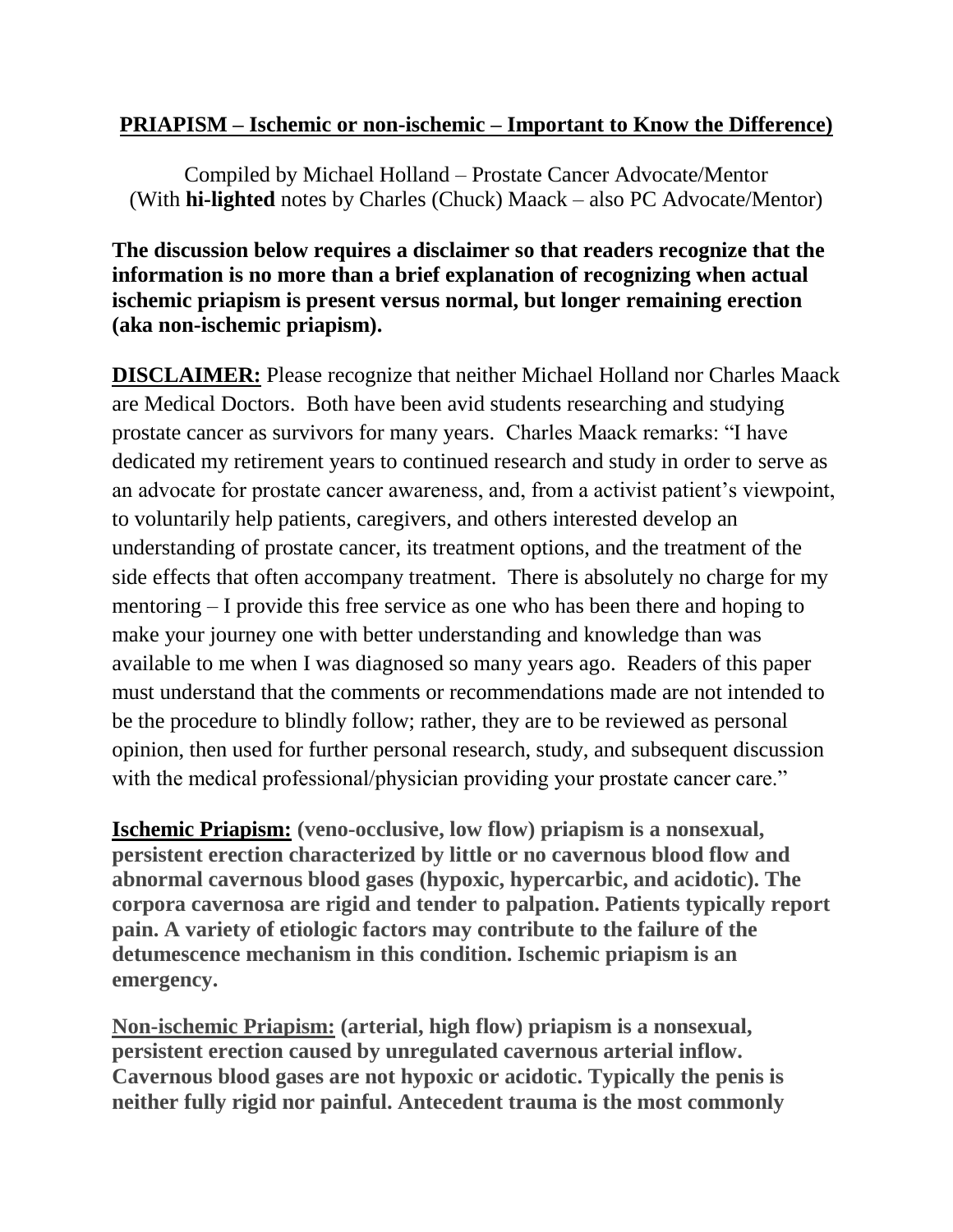**described etiology. Nonischemic priapism does not require emergent treatment.**

## Michael Holland:

I don't know anyone who has experienced true priapism. I have probably worked with a couple of hundred guys as patient advocate, if you will.

Both my doc at MGH and the BU clinic said that priapism is a rare response to injections, unless the patient has certain blood disorders, like sickle cell anemia, that cause the blood to thicken dramatically in the corpus cavernosa in response to the vasoactive drugs.

Otherwise, many patients DO HAVE PERSISTENT ERECTIONS, sometimes for several hours, but these erections do not present as ischemic priapism. They are just normal erections that persist, and are safe. The erection might be quite firm or hard but will be more warm and pink than purple/blue and cold, indicating circulation, will bend at least slightly, and are not painful in the sense of ischemic priapism, though they may have discomfort from Alprostadil. **(My Note: This observation of not painful, warm, pink – not purple/blue or cold – is important to keep in mind should you experience an erection that has not subsided by three to four hours, since it indicates a normal function unlikely to be ischemic priapism)**

There ARE a few guys that are VERY sensitive to the meds. But if you start guys at a conservative dose, like 5 mcg Alprostadil or 20 units of trimix 30/1/10, you will identify these guys early. They might get in trouble with an initial 20 mcg dose of Alprostadil, but that is way too high to start with.

My personal experience is that guys starting injection therapy frequently have erections that persist, for 3 hours or more, but after a few months they usually lose full rigidity in the 60 to 90 minute range.

My doc at MGH said that he figures almost all of the guys who show up at the ER for Priapism after injecting, have safe persistent erections, but get treated anyway, since most ER's never see this, sometimes with damage to the penis.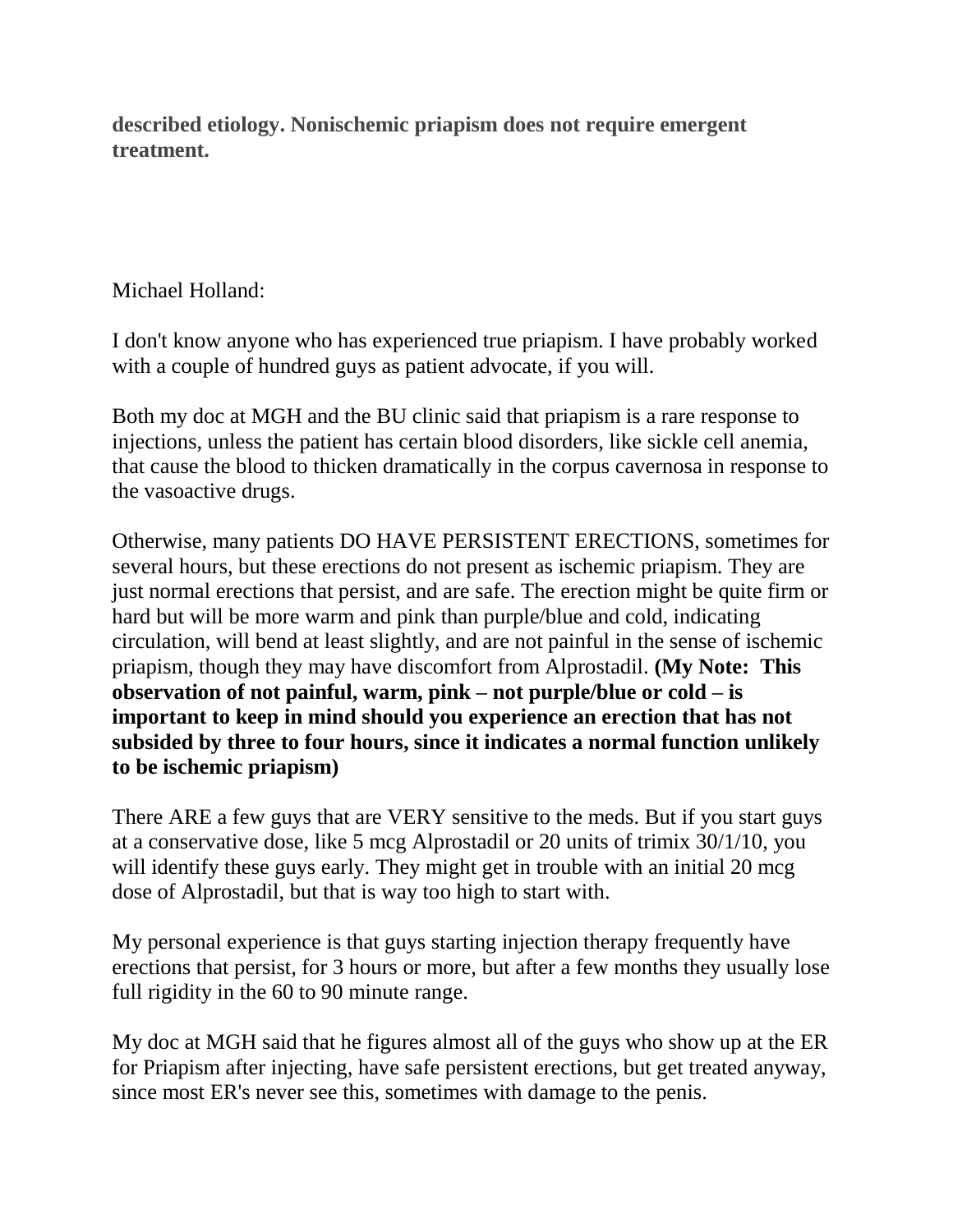Since most docs and patient instructions tell the patient "go to the ER if the erection persists for more than 3 hours", but DON'T tell how to recognize priapism, most of them go with just a persistent, partial erection. And the ER is the ER, they like to DO SOMETHING, so they do.

I find this AUA treatise on Priapism to be very helpful. Ishemic priapism is what we want to avoid:<http://tinyurl.com/py9oc5e> . **(My Note: For anyone reading the information herein, take the important time to read this referenced paper for the actual AUA explanation)**

It would be really helpful if our doctors could provide more useful advice.

My doc told me that if you have true priapism that is dangerous - you will most likely also have a blood disorder such as sickle cell anemia, and hopefully would know that in advance. You would know right away you were in trouble. The extreme erection usually is apparent from the get-go.

The erection will likely be really hard, like a wooden stick, unbendable. Harder than ANY erection you EVER had, even as a teenager. It will be blue/purple, very cool or cold - it will be apparent that there is no blood circulation. It will be very painful, but a "normal extended erection" for guys who have had RP may be painful due to the normal response to Alprostadil in the injection, so pain itself is not a clear indicator. **(My Note: Here, again, is the visual that may be identifying ischemic priapism – very hard erection, discolored to blue/purple, cool/cold to the touch)**

Your erection might be quite hard or firm, but if it is more warm and pink than blue and cold and you can give it a slight bend, wait it out.

When you are new to injecting and still have an erection after 5 hours, it can be scary, but as long as there is some evidence of circulation, wait it out. Read a book, take a walk, take Sudafed if you want. Take a hot soak if it feels good. DO NOT apply ice; this will thicken the blood more and make it worse. Heat will thin the blood. **(My Note: I see it important to make a personal decision in taking note of my foregoing, hi-lighted, notes at no later than four hours as to whether you conclude you are experiencing what appears more as ischemic priapism that should require a trip to the ER. If you have reviewed this paper this far, you have at least enough information to be able to discuss with ER physicians whether what they can visualize appears more ischemic rather than non-**